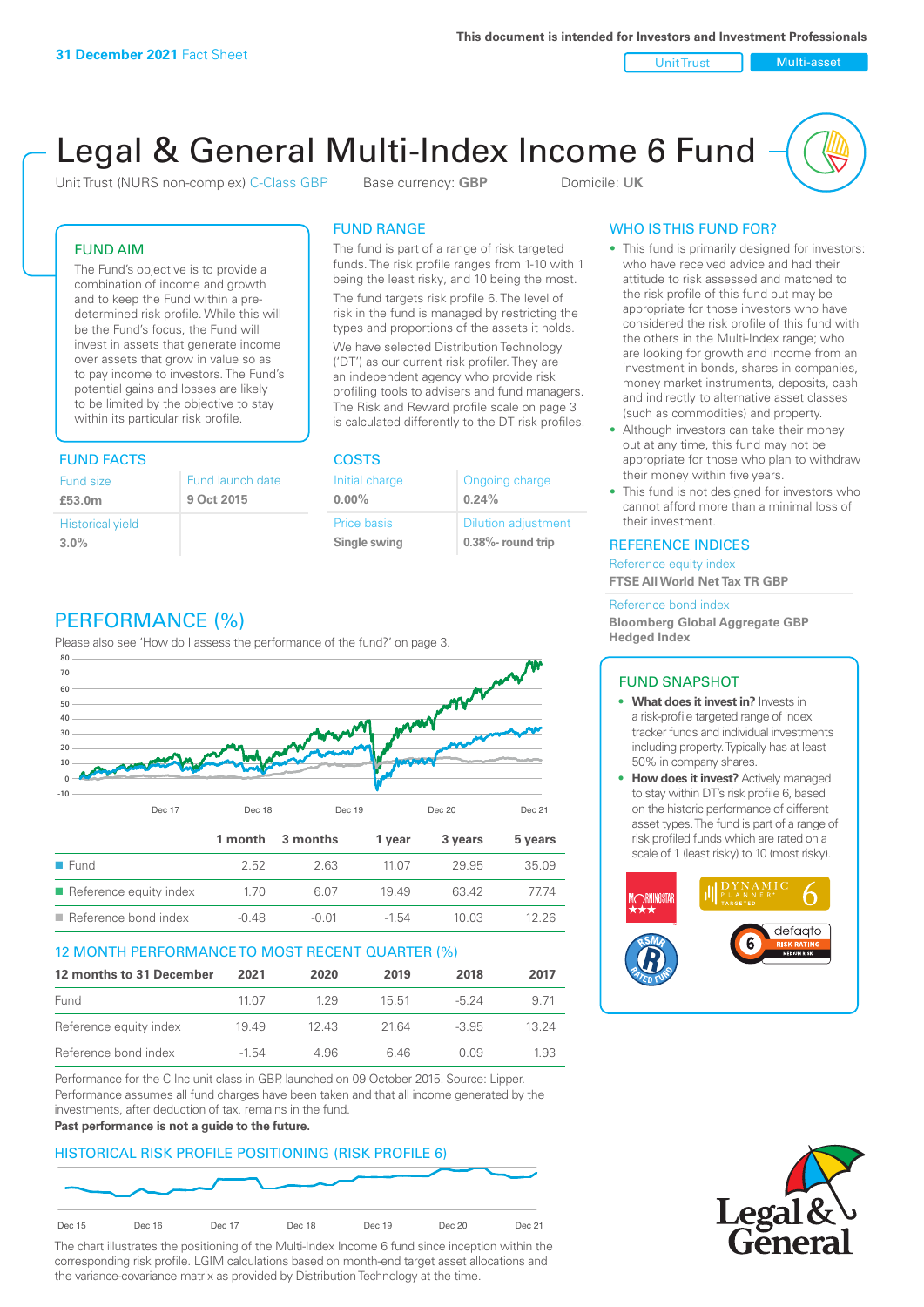# Legal & General Multi-Index Income 6 Fund

Unit Trust (NURS non-complex) C-Class GBP

# PORTFOLIO BREAKDOWN

All data source LGIM unless otherwise stated. Totals may not sum due to rounding.





# FUND MANAGERS

The fund managers have responsibility for managing the multi-index fund range. They are part of the Multi-Asset Funds (MAF) team in LGIM. This team focuses on designing and managing multi-asset funds that are tailored to match the specific objectives of various client types. The team sits within a wider Asset Allocation team which combines both depth of experience with a broad range of expertise from different fields, including fund management, investment consulting and risk management roles.

# TOP 10 HOLDINGS (%)

| L&G Quality Equity Dividends ESG Exclusions UK ETF               | 20.0 |
|------------------------------------------------------------------|------|
| L&G Quality Equity Dividends ESG Exclusions Emerging Markets ETF | 9.0  |
| L&G Quality Equity Dividends ESG Exclusions Europe ex UK ETF     | 8.0  |
| L&G US Index Trust                                               | 7.5  |
| L&G UK Index Trust                                               | 7.0  |
| L&G Quality Equity Dividends ESG Exclusions Asia ex Japan ETF    | 7.0  |
| L&G Emerging Markets Government Bond (US\$) Index Fund           | 5.5  |
| L&G Active Global High Yield Bond Fund                           | 5.0  |
| L&G Emerging Markets Government Bond (Local Currency) Index Fund | 4.5  |
| Global REITs Index Trust                                         | 4.0  |